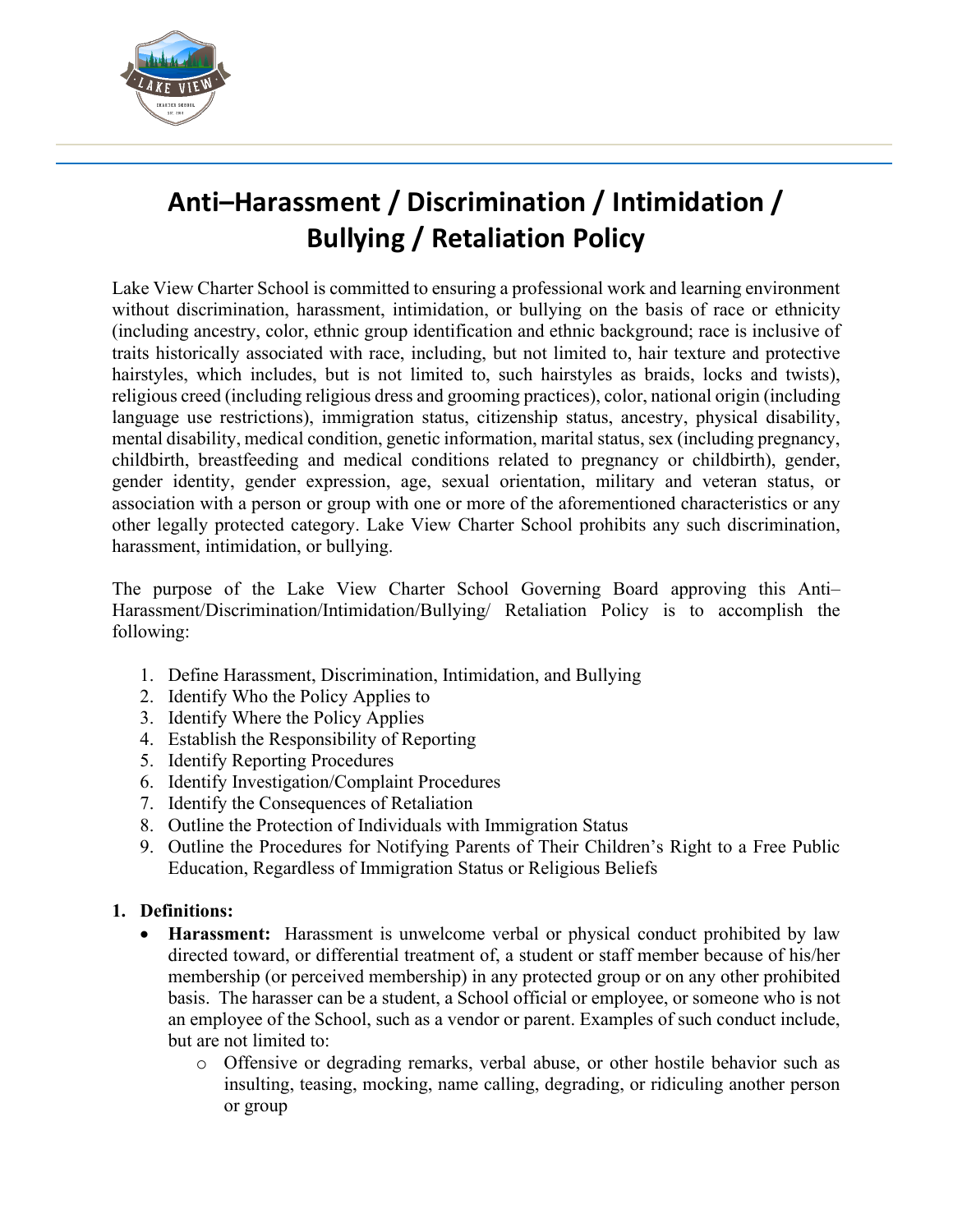- o Racial slurs, derogatory remarks about a person's accent, or display of racially offensive symbols
- o Unwelcome or inappropriate physical contact, comments, questions, advances, jokes epithets or demands
- o Physical assault or stalking
- o Displays or electronic transmission of derogatory, demeaning or hostile materials or statements
- o Graphic and written offensive or derogatory statements, which may include use of cell phones or the Internet

Harassment does not have to include intent to harm, be directed at a specific target or involve repeated incidents. Harassment creates a hostile environment when the conduct is sufficiently severe, pervasive or persistent so as to interfere with or limit a student's ability to participate in or benefit from the services, activities or opportunities offered by the School.

- **Sexual Harassment:** Sexual harassment is a form of harassment based on sex, including sexual harassment, gender harassment and harassment based on pregnancy, childbirth or related medical conditions. It generally involves unwanted sexual advances, or visual, verbal, or physical conduct of a sexual nature. This definition includes many forms of offensive behavior and includes gender–based harassment of a person of the same sex as the harasser. The following is a partial list of violations:
	- o Unwanted sexual advances
	- o Offering educational benefits in exchange for sexual favors
	- o Making or threatening reprisals after a negative response to sexual advances
	- o Visual conduct: Leering, making sexual gestures, displaying of suggestive objects or pictures, cartoons or posters
	- o Verbal conduct: Making or using derogatory comments, epithets, slurs and jokes
	- o Verbal sexual advances or propositions
	- o Verbal abuse of a sexual nature, graphic verbal commentaries about an individual's body, sexually degrading words used to describe an individual, suggestive or obscene letters, notes or invitations
	- o Physical conduct: Touching, assault, impeding or blocking movements

Title IX provides for separate processes and procedures for sexual harassment and sexual assault when the type of conduct falls within the definitions of sexual harassment and sexual assault as provided in 34 C.F.R. § 106.30. In addition, the conduct must have taken place at school locations, events, or circumstances over which the School exercised substantial control over both the individual who has been accused of sexual harassment and/or assault and the context in which the sexual harassment occurs. For these types of complaints, the School will follow the Title IX policy processes and procedures, which may be found in the School's Title IX grievance policy. If the conduct does not fall within Title IX, this policy will be followed. There may be instances where the conduct falls within both policies and the School will follow both policies. The School's Title IX Coordinator is:

Title IX Coordinator - Julie Haycock Email – julie.haycock@sequoiagrove.org Phone Number – (916) 660-2924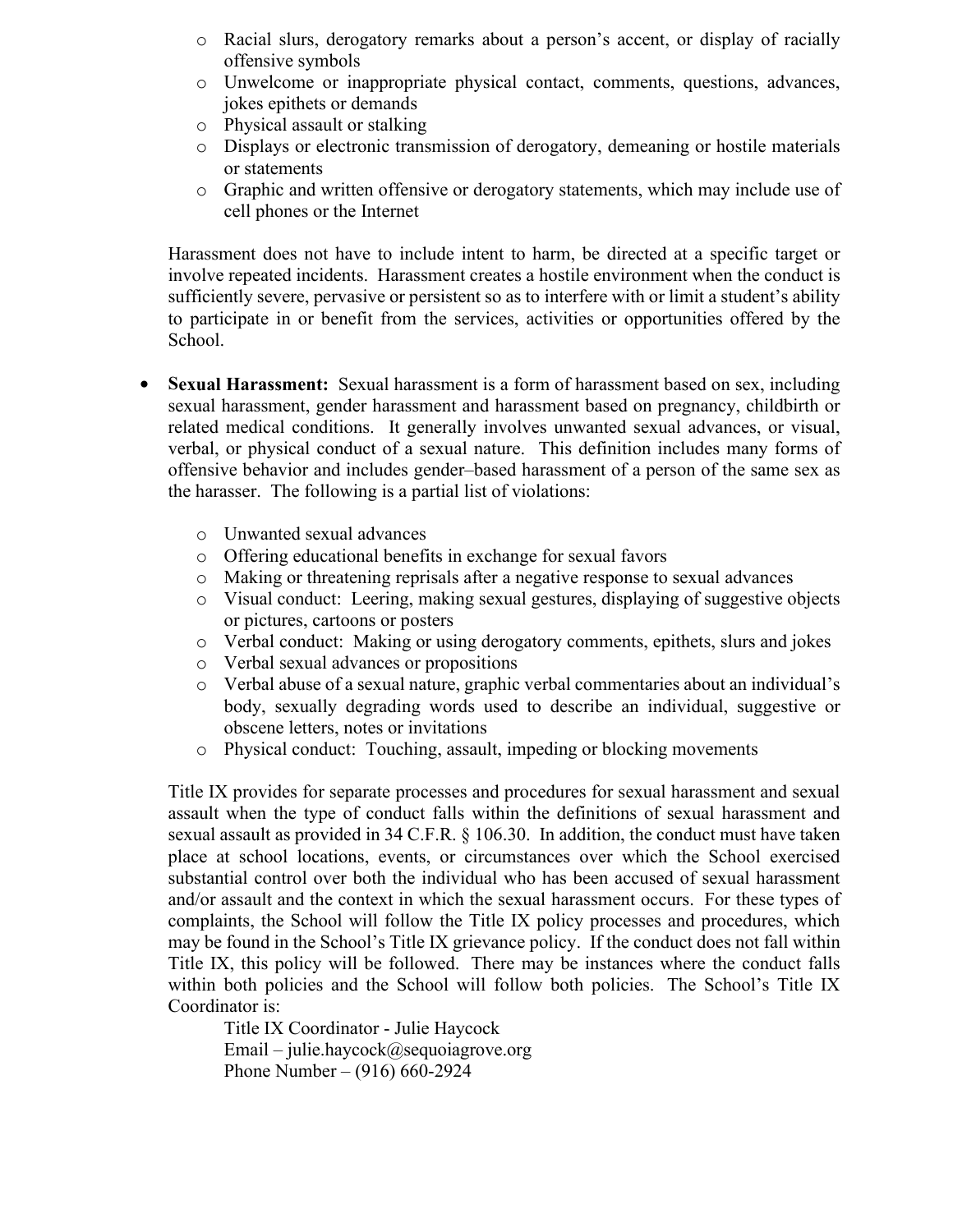- **Intimidation:** Intimidation includes adverse actions intended to fill another with fear, to overawe or cow, as through force of personality or by superior display of wealth, talent, etc., or to force another into or deter from some action by inducing fear.
- **Bullying:** Bullying may take place in a variety of hostile acts that are carried out repeatedly over time. The acts involve a real or perceived imbalance of power, with the more powerful child or group attacking those who are less powerful. It may be physical (hitting, kicking, spitting, pushing), verbal (taunting, malicious teasing, name calling, threatening), or psychological (spreading rumors, manipulating social relationships, or promoting social exclusion, extortion or intimidation). Bullying is any severe or pervasive action or conduct directed toward one or more students that have the effect of one or more of the following: 1) places a reasonable student in fear of harm to that student's person or property; 2) causes a reasonable student to experience a substantially detrimental effect on his or her physical or mental health; 3) causes a reasonable student to experience substantial interference with his or her academic performance; 4) causes a reasonable student to experience interference with his or her ability to participate in or benefit from the services, activities or privileges provided by the School.

Other types of bullying:

- o Sexual bullying includes many of the actions typical of bullying behavior with the added actions of exhibitionism, voyeurism, sexual propositioning, sexual harassment and sexual abuse (touching, physical contact, sexual assault).
- o Bias or hate–motivated bullying is a basic bias against or hate for a person or group. Examples include taunting one's race, religion, national origin, sexual orientation, or physical or mental disabilities. The bullying behavior may also be aggressive, antagonistic, and assaultive.
- o Hazing is a form of aggressive behavior that usually involves intimidation and humiliation during an initiation for a student organization or body, club, group or sports team. It may involve conduct that is likely to cause serious bodily injury or personal degradation or disgrace resulting in physical or mental harm to a former, current or prospective pupil. Hazing does not include athletic events or school– sanctioned events.
- o Cyberbullying involves bullying conduct that is created or transmitted by means of an electronic device, including, but not limited to, a telephone, wireless telephone or other wireless communication device, computer or pager communicating any of the following: 1) a message, text, sound or image; 2) a post on a social network Internet Web site, including a "Burn Page," an impersonation of another student, and a false profile.
- o Cyber sexual bullying involves dissemination of, or the solicitation or incitement to disseminate, a photograph or other visual recording by a pupil to another pupil or to school personnel by means of an electronic act that has or can be reasonably predicted to have one or more effects described in  $(1) - (4)$  above. A photograph or other visual recording shall include the depiction of a nude, semi-nude, or sexually explicit photograph or other visual recording of a minor where the minor is identifiable from the photograph, visual recording or other electronic act.
- o Social media bullying involves bullying through forums for social media, such as internet websites with free registration and ease of registration, internet websites offering peer-to-peer instant messaging (such as Snapchat, Tox, FireChat, Orbit, Bleep), internet websites offering comment forums (such as FaceBook, Twitter, Reddit) and internet websites offering image or video posting platforms (such as YouTube, Instagram, Twitch, Imgur).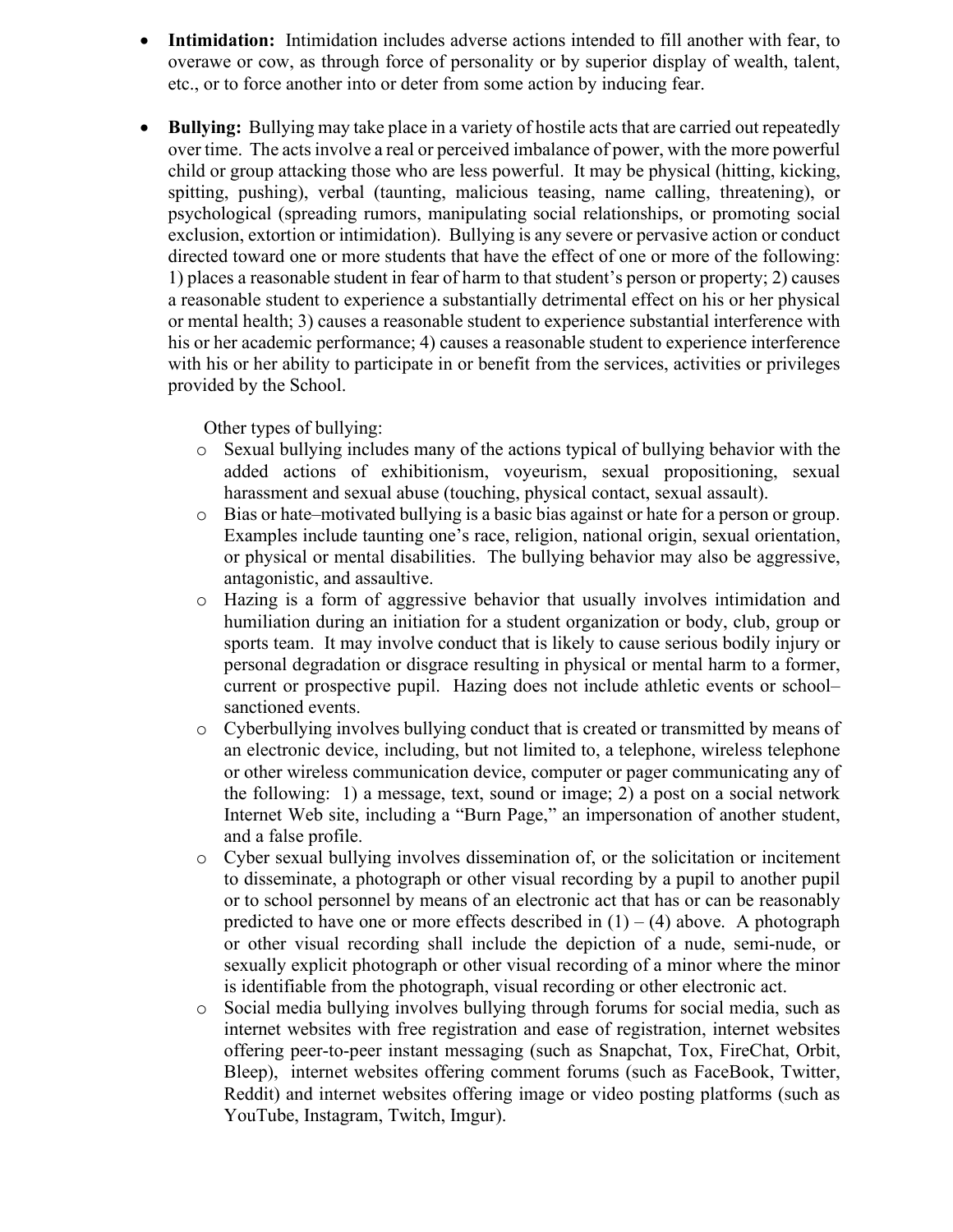- **Retaliation:** Retaliation is any adverse action taken against a student because he or she filed a charge of harassment, discrimination, intimidation or bullying complaint to the School or another agency or participated in an investigation about the same (such as an internal investigation or lawsuit), including as a witness. Retaliation also includes adverse action taken against someone who is associated with the individual opposing the perceived harassment, discrimination, intimidation or bullying.
- **2. Who the Policy Applies to:** It shall be a violation of this policy for any student, teacher, administrator or other employee of Lake View Charter School to discriminate against, harass, intimidate or bully another student, teacher, administrator, other employee or anyone associated with Lake View Charter School through conduct or communication. This policy applies to all applicants and employees, whether related to conduct engaged in by fellow employees or someone not directly connected to Lake View Charter School (e.g. an outside vendor, consultant or customer).
- **3. Where the Policy Applies:** Conduct prohibited by these policies is unacceptable in the workplace and in any work–related setting outside the workplace, such as during business or field trips, meetings and business or school–related social events.
- **4. Responsibility:** All Lake View Charter School employees have a responsibility for keeping our work environment free of discrimination, harassment, intimidation, and bullying.
- **5. Reporting:** Lake View Charter School encourages reporting of all perceived incidents of discrimination, harassment, intimidation, bullying, or retaliation, regardless of the offender's identity or position. Individuals who believe that they have been the victims of such conduct should discuss their concerns with their immediate supervisor, the Executive Director, or the Deputy Executive Director. In addition, Lake View Charter School encourages individuals who believe they are being subjected to such conduct to promptly advise the offender that his or her behavior is unwelcome and request that it be discontinued. Often this action alone will resolve the problem. Lake View Charter School recognizes, however, that an individual may prefer to pursue the matter through formal complaint procedures. Every effort will be made to keep such reports as confidential as possible, although it is understood that an investigation will normally require the involvement of third parties. Lake View Charter School is serious about enforcing its policy against harassment; however, Lake View Charter School cannot resolve a harassment problem that it does not know about. Therefore, employees are responsible for bringing any such problems to Lake View Charter School's attention so it can take whatever steps are necessary to correct the problems.
- **6. Investigation/Complaint Procedure:** All complaints of harassment or discrimination will be promptly investigated. If the investigation substantiates the accusations, the appropriate corrective action will be taken. This may include, but not be limited to, reprimand, suspension or dismissal, depending on the nature and severity of the offense. Appropriate action will also be taken in the event the accusations are intentionally false or malicious in intent.

Individuals who believe they have been the victims of conduct prohibited by this policy statement or believe they have witnessed such conduct should discuss their concerns with their immediate supervisor, the Executive Director, or the Deputy Executive Director. Lake View Charter School encourages the prompt reporting of complaints or concerns so that rapid and appropriate remedial action can be taken before relationships become irreparably strained. Therefore, while no fixed reporting period has been established, early reporting and intervention have proven to be the most effective method of resolving actual or perceived incidents of harassment.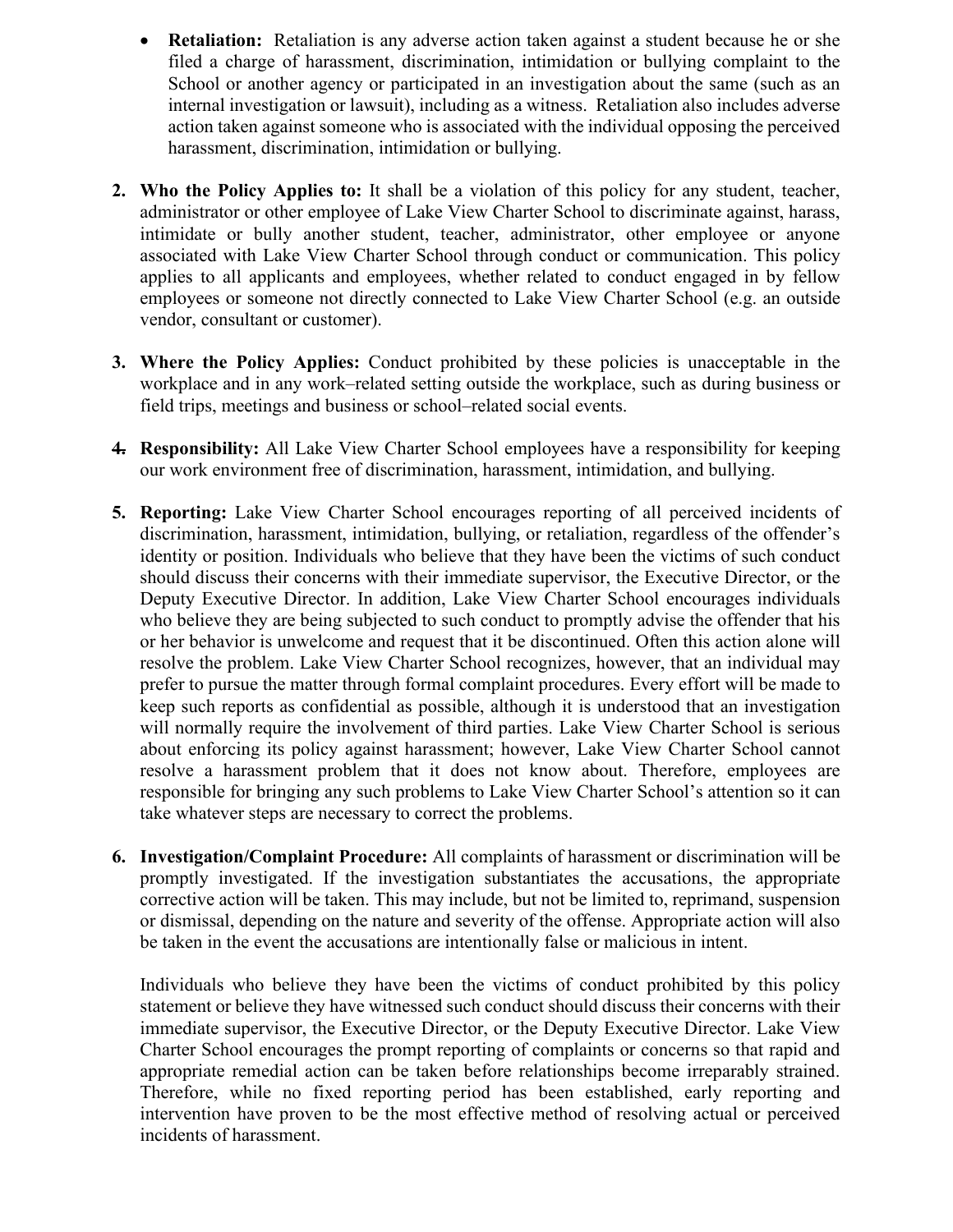Any reported allegations of harassment, discrimination or retaliation will be investigated promptly. The investigation may include individual interviews with the parties involved and, where necessary, with individuals who may have observed the alleged conduct or may have other relevant knowledge. Confidentiality will be maintained throughout the investigatory process to the extent consistent with adequate investigation methods and appropriate corrective actions. Misconduct constituting harassment, discrimination or retaliation will be dealt with appropriately. Responsive action may include, for example, training, referral to counseling and/or disciplinary action such as warning, reprimand, withholding of a promotion or pay increase, reassignment, temporary suspension without pay or termination, as Lake View Charter School believes appropriate under the circumstances. Willful false and malicious complaints of harassment, discrimination or retaliation may be subject to appropriate disciplinary action.

- **7. Consequences for Retaliation:** Retaliation against an individual who has a complaint or has formally reported discrimination, harassment, intimidation, or bullying or has participated in an investigation of such a complaint is a serious violation of this policy and, like discrimination, harassment, intimidation, or retaliation itself, will be subject to disciplinary action. Acts of retaliation should be reported immediately and will be promptly investigated and addressed.
- **8. Immigration Status:** If the Charter School possesses information that could indicate immigration status, citizenship status or national origin information, the School shall not use the acquired information to discriminate against any students or families or bar children from enrolling in or attending school. If parents or guardians choose not to provide information that could indicate their or their children's immigration status, citizenship status or national origin information, the School shall not use such actions as a basis to discriminate against any students or families or bar children from enrolling or attending school.

Each year, the School shall educate students about the negative impact of bullying other students based on their actual or perceived immigration status or their religious beliefs or customs. The School shall also train teachers, staff and personnel to ensure that they are aware of their legal duty to take reasonable steps to eliminate a hostile environment and respond to any incidents of harassment based on the actual or perceived characteristics noted above. Such training shall provide School personnel with the skills to do the following:

- Discuss the varying immigration experiences among members of the student body and school community;
- Discuss bullying–prevention strategies with students, and teach students to recognize the behavior and characteristics of bullying perpetrators and victims;
- Identify the signs of bullying or harassing behavior;
- Take immediate corrective action when bullying is observed; and
- Report incidents to the appropriate authorities, including law enforcement in instances of criminal behavior.
- **9. Parental Notification:** Each year, the School shall notify parents and guardians of their children's right to a free public education, regardless of immigration status or religious beliefs. This information shall include information related to the "Know Your Rights" immigration enforcement established by the California Attorney General. The School shall also inform students who are the victims of hate crimes of their right to report such crimes.
- **10. Sexual Harassment Poster:** The School shall create a poster that notifies pupils of the